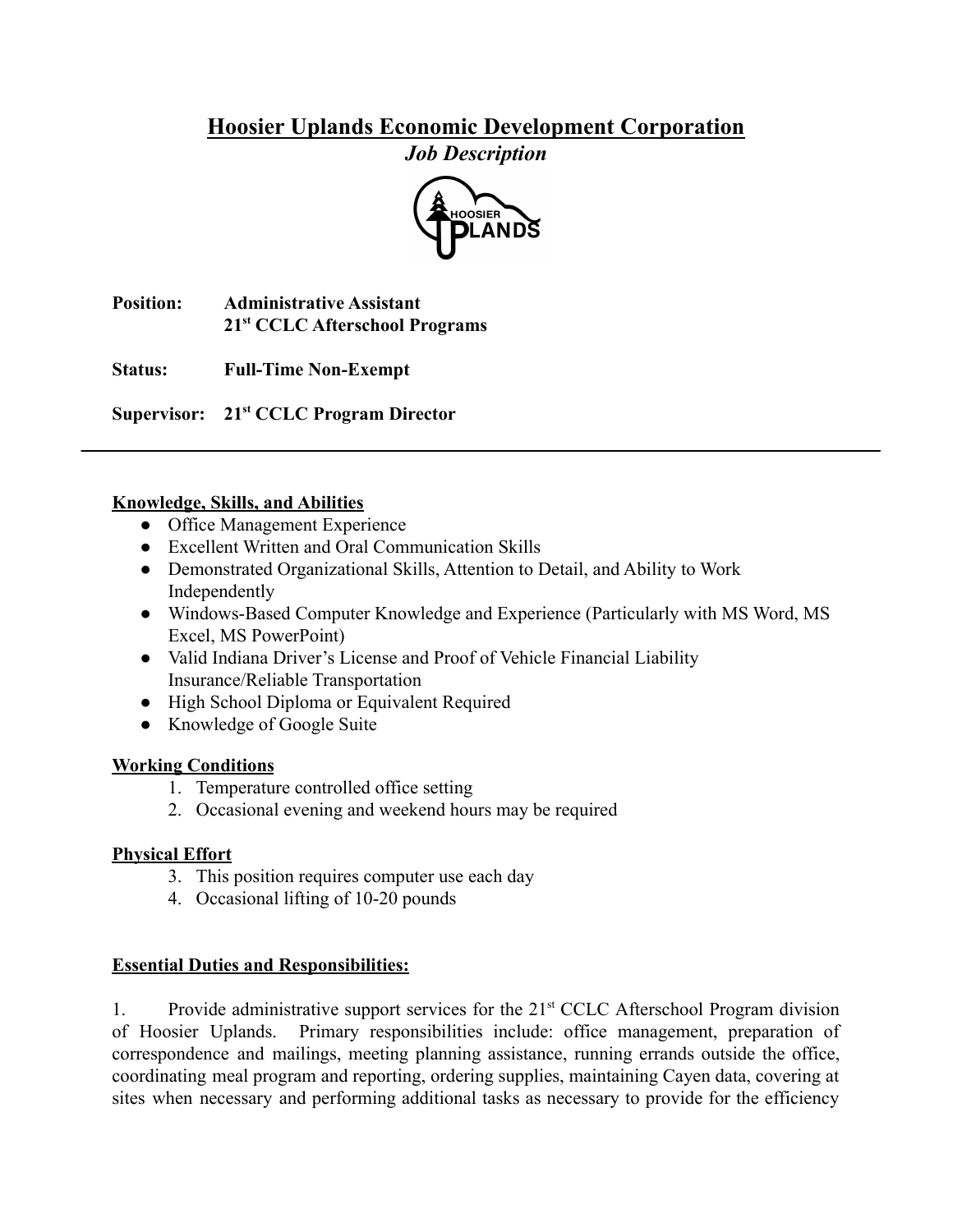of daily operations.

2. The Program Assistant must stay up-to-date on the Indiana Academic Standards in order to incorporate the standards into regular program activities.

3. Provide support to various areas of the division on an as needed basis.

4. Perform additional responsibilities as assigned.